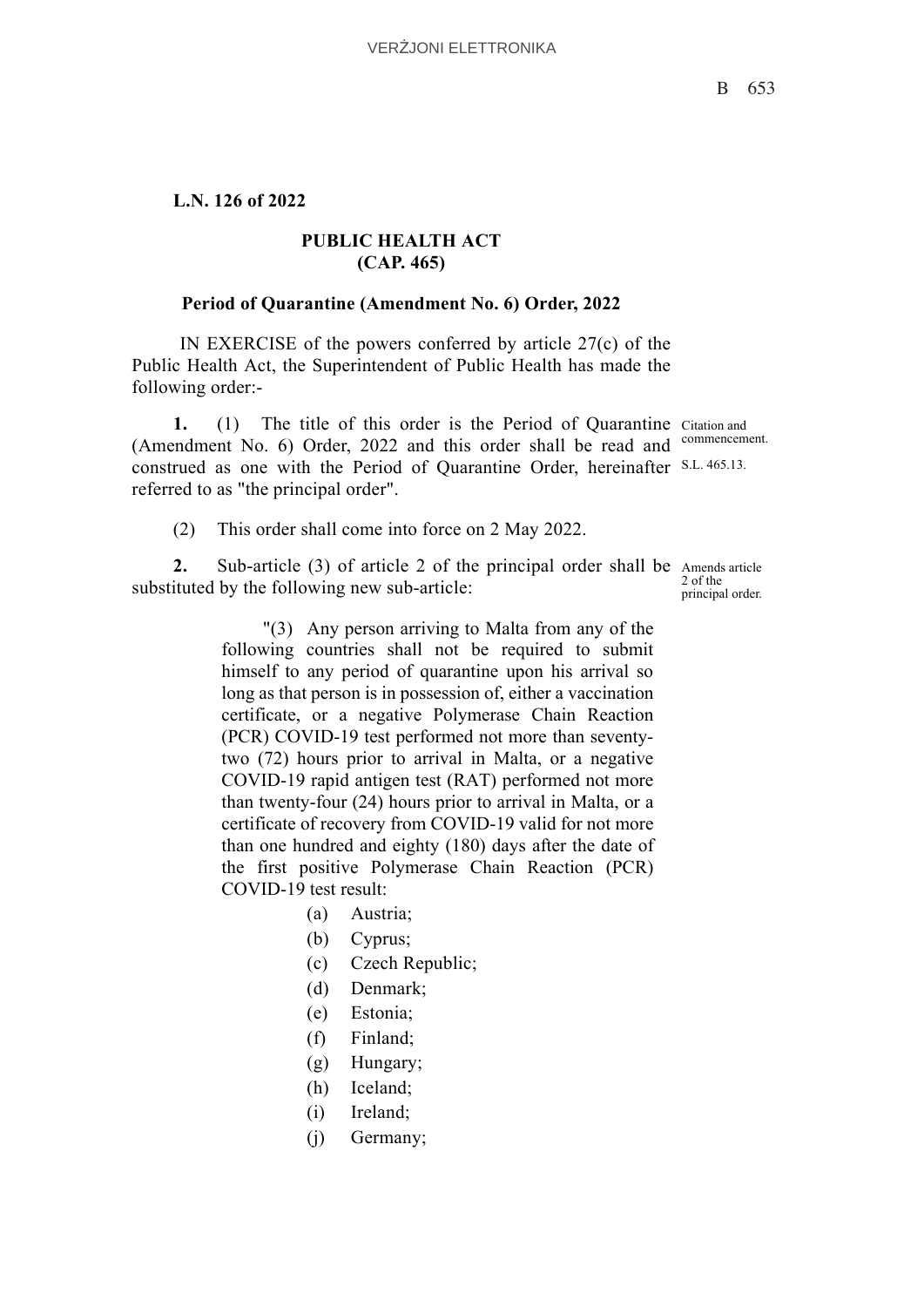B 654

- (k) Latvia;
- (l) Lithuania;
- (m) Luxembourg;
- (n) Norway;
- (o) Italy;
- (p) France;
- (q) Slovakia;
- (r) Switzerland;
- (s) Greece;
- (t) Croatia;
- (u) Spain;
- (v) Poland;
- (w) Belgium;
- (x) Bulgaria;
- (y) Netherlands;
- (z) Canada;
- (aa) Australia;
- (ab) New Zealand;
- (ac) South Korea;
- (ad) Andorra;
- (ae) Monaco;
- (af) San Marino;
- (ag) China;
- (ah) Vatican City;
- (ai) Israel;
- (aj) Singapore;
- (ak) Slovenia;
- (al) Gibraltar;
- (am) Japan;
- (an) United States of America;
- (ao) Portugal;
- (ap) Romania;
- (aq) Lebanon;
- (ar) United Arab Emirates;
- (as) Turkey;
- (at) Jordan;
- (au) Liechtenstein;
- (av) Sweden;
- (aw) Belarus;
- (ax) Fiji;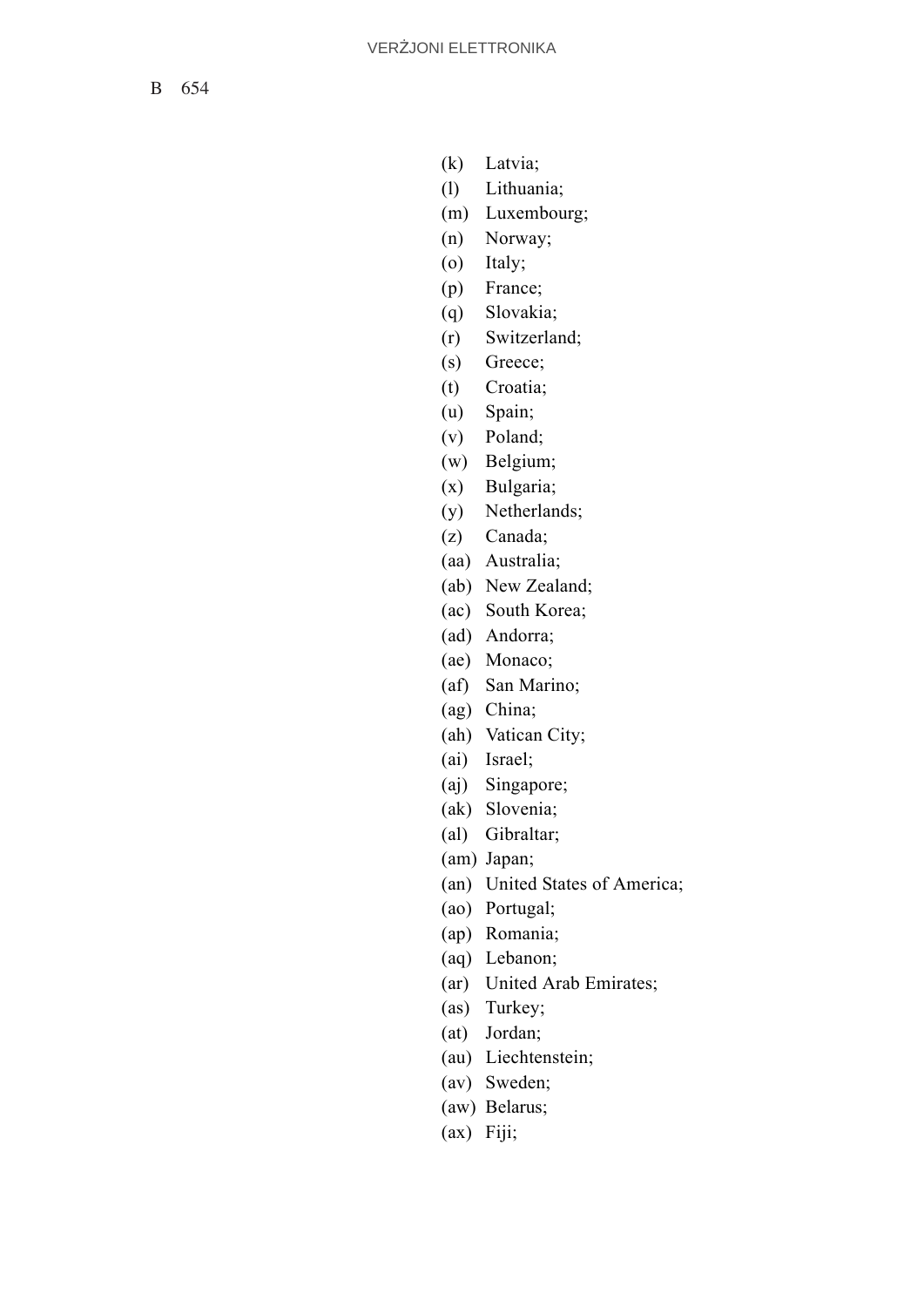- (ay) Georgia;
- (az) Faroe Islands;
- (ba) Kosovo;
- (bb) North Macedonia;
- (bc) Moldova;
- (bd) Vietnam;
- (be) Libya;
- (bf) Qatar;
- (bg) Cuba;
- (bh) Albania;
- (bi) Armenia;
- (bj) Saudi Arabia;
- (bk) the United Kingdom;
- (bl) Bahrain;
- (bm) Gabon;
- (bn) Kuwait;
- (bo) Maldives;
- (bp) Bermuda;
- (bq) Rwanda;
- (br) Russia;
- (bs) Cape Verde;
- (bt) Saint Kitts and Nevis;
- (bu) Myanmar;
- (bv) Malaysia;
- (bw) Tunisia;
- (bx) Morocco;
- (by) Iraq;
- (bz) Timor;
- (ca) India;
- (cb) Argentina;
- (cc) Azerbaijan;
- (cd) Belize;
- (ce) Bhutan;
- (cf) Cayman Islands;
- (cg) Chile;
- (ch) Colombia;
- (ci) Djibouti;
- (cj) Equatorial Guinea;
- (ck) Falklands;
- (cl) Indonesia;